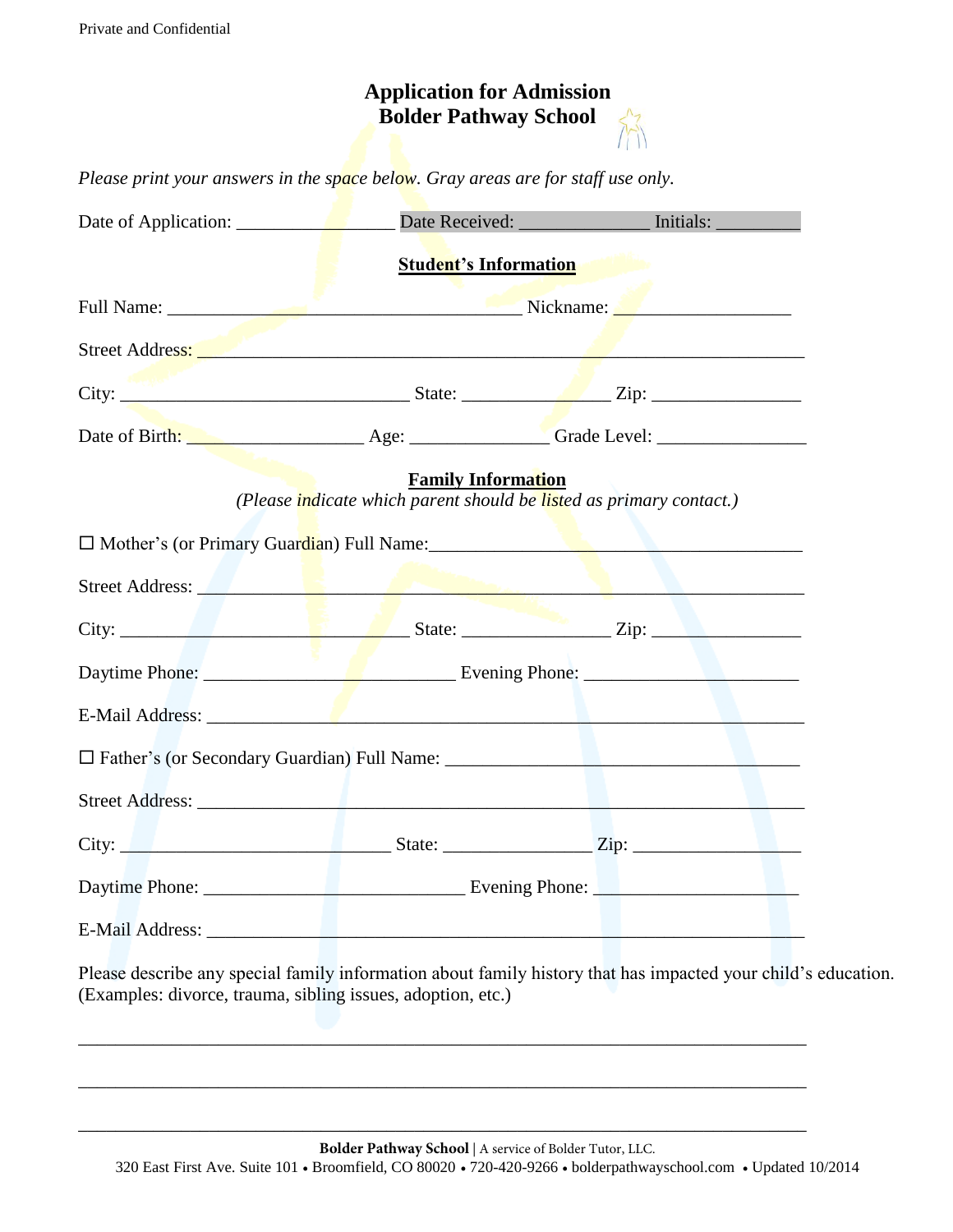Private and Confidential Page 2 of 5

## **Educational History**

| Previous School: |  |                                                                                                                                                                                                                                                                                                                                    |  |
|------------------|--|------------------------------------------------------------------------------------------------------------------------------------------------------------------------------------------------------------------------------------------------------------------------------------------------------------------------------------|--|
| Street Address:  |  |                                                                                                                                                                                                                                                                                                                                    |  |
| City:            |  |                                                                                                                                                                                                                                                                                                                                    |  |
|                  |  | $\mathbf{F}$ $\mathbf{F}$ $\mathbf{F}$ $\mathbf{F}$ $\mathbf{F}$ $\mathbf{F}$ $\mathbf{F}$ $\mathbf{F}$ $\mathbf{F}$ $\mathbf{F}$ $\mathbf{F}$ $\mathbf{F}$ $\mathbf{F}$ $\mathbf{F}$ $\mathbf{F}$ $\mathbf{F}$ $\mathbf{F}$ $\mathbf{F}$ $\mathbf{F}$ $\mathbf{F}$ $\mathbf{F}$ $\mathbf{F}$ $\mathbf{F}$ $\mathbf{F}$ $\mathbf{$ |  |

*If student has attended multiple schools over the last 2 years, please attach information for those schools to the application.* 

Areas of Academic Strength and Interest: \_\_\_\_\_\_\_\_\_\_\_\_\_\_\_\_\_\_\_\_\_\_\_\_\_\_\_\_\_\_\_\_\_\_\_\_\_\_\_\_\_\_\_\_

\_\_\_\_\_\_\_\_\_\_\_\_\_\_\_\_\_\_\_\_\_\_\_\_\_\_\_\_\_\_\_\_\_\_\_\_\_\_\_\_\_\_\_\_\_\_\_\_\_\_\_\_\_\_\_\_\_\_\_\_\_\_\_\_\_\_\_\_\_\_\_\_\_\_\_\_\_

Areas of Academic Weakness and Dislike: \_\_\_\_\_\_\_\_\_\_\_\_\_\_\_\_\_\_\_\_\_\_\_\_\_\_\_\_\_\_\_\_\_\_\_\_\_\_\_\_\_\_\_

Does the student currently have or has ever had:  $\Box$  IEP  $\Box$  504 Plan  $\Box$  Behavior Plan (BIP)  $\Box$  RTI  $\Box$  ILP  $\Box$  Educational Assessment  $\Box$  Other Educational or Behavior Interventions *(Please attach copies of these items to the application.)* 

 $\mathcal{L} = \mathcal{L} \mathcal{L} = \mathcal{L} \mathcal{L}$  , where  $\mathcal{L} = \mathcal{L} \mathcal{L}$  , where  $\mathcal{L} = \mathcal{L} \mathcal{L}$  , where  $\mathcal{L} = \mathcal{L} \mathcal{L}$ 

Please list any disabilities or special abilities the student has been diagnosed with:

| Social Studies:                                                                                                                                                                 |  |  |
|---------------------------------------------------------------------------------------------------------------------------------------------------------------------------------|--|--|
| What grade level is your child currently performing in:                                                                                                                         |  |  |
|                                                                                                                                                                                 |  |  |
|                                                                                                                                                                                 |  |  |
| Please list languages your child knows, including ASL and current grade level:<br>Please share with us anything else you feel is important about your child's academic history: |  |  |
|                                                                                                                                                                                 |  |  |
|                                                                                                                                                                                 |  |  |
|                                                                                                                                                                                 |  |  |
|                                                                                                                                                                                 |  |  |
|                                                                                                                                                                                 |  |  |

Bolder Pathway School | A service of Bolder Tutor, LLC. 320 East First Ave. Suite 101 • Broomfield, CO 80020 • 720-420-9266 • bolderpathwayschool.com • Updated 10/2014

\_\_\_\_\_\_\_\_\_\_\_\_\_\_\_\_\_\_\_\_\_\_\_\_\_\_\_\_\_\_\_\_\_\_\_\_\_\_\_\_\_\_\_\_\_\_\_\_\_\_\_\_\_\_\_\_\_\_\_\_\_\_\_\_\_\_\_\_\_\_\_\_\_\_\_\_\_\_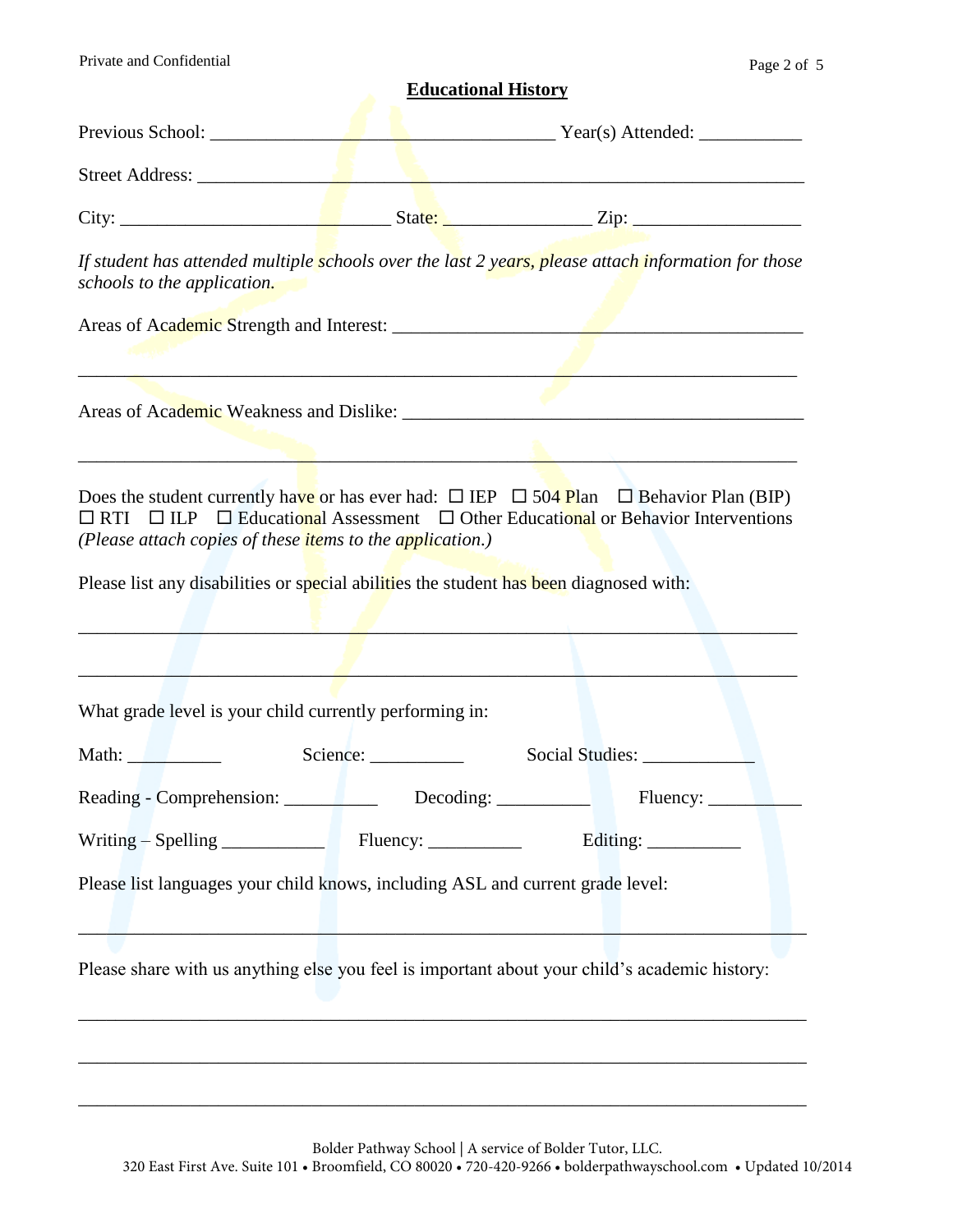Why do you feel that Bolder Pathway is the right school for your child?

## **Medical History**

Please describe any physical or dietary restrictions for your child, any medications, or current medical diagnosis that the school should be aware of:

## **Social-Emotional History**

Please describe any social or emotional needs of your child including the need for sensory breaks, social interaction difficulties, or other things they may need to feel safe in their school environment: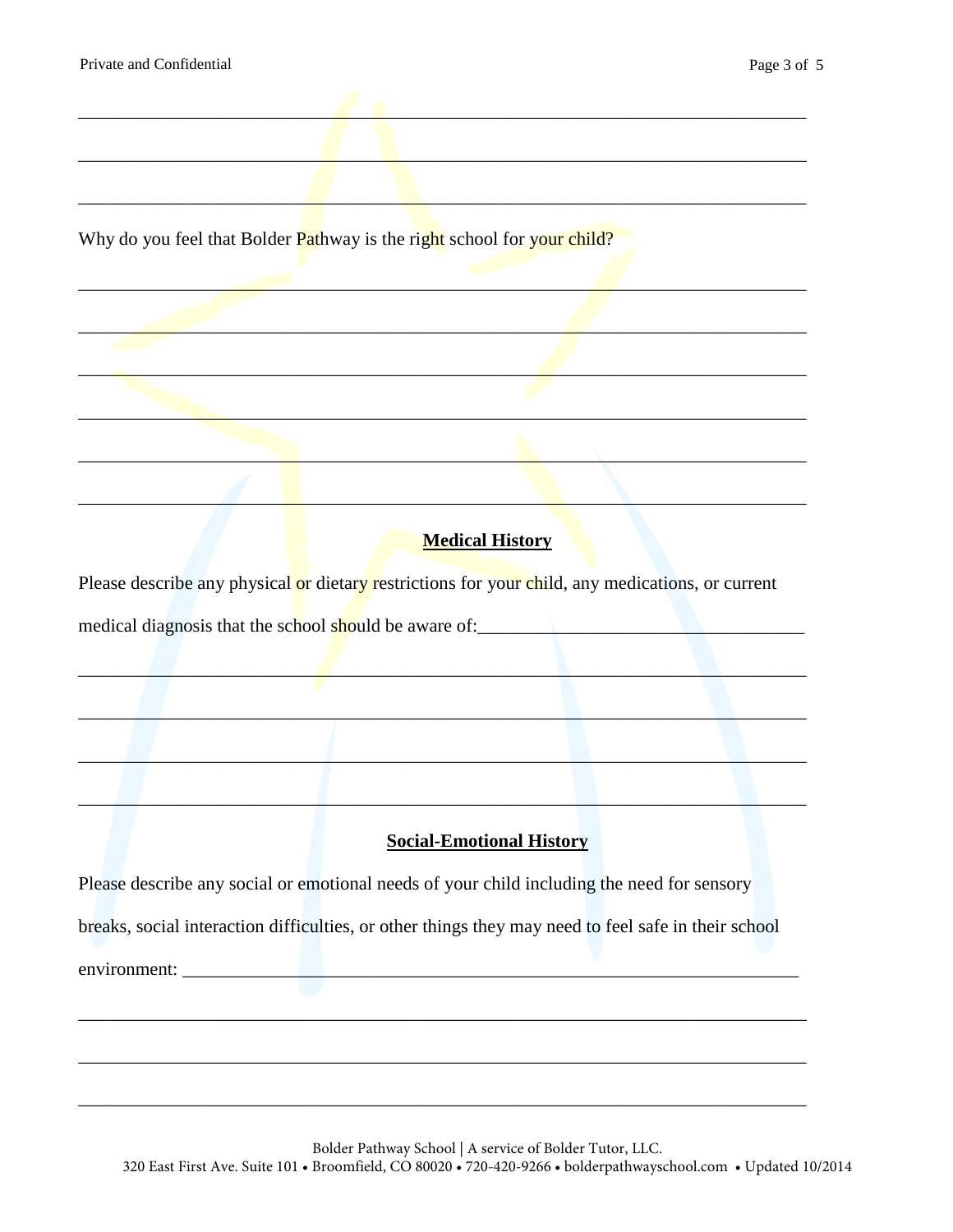*Bolder Tutor, LLC does not discriminate on the basis of sex, race, color, disability, religion or national origin in the administration of its admission policies, educational policies, or any other programs run by the company.* 

As parent(s) / legal guardian of the student applicant, I hereby confirm that the information on this application is correct and true.

| Name:      | Name:      |
|------------|------------|
| Signature: | Signature: |
| Date:      | Date:      |

Please use this check list to ensure you have provided all the application materials required.

- Immunization records
- $\Box$  Academic testing: IQ and/or aptitude, DRA or other reading test, CSAP and/or TCAP scores, etc.
- $\Box$  IEP or 504 plan
- **Behavior plan**
- □ Last school year's report card and current report card or progress updates.
- $\Box$  Signed release for school records and permission to collaborate with therapists, doctors, etc.